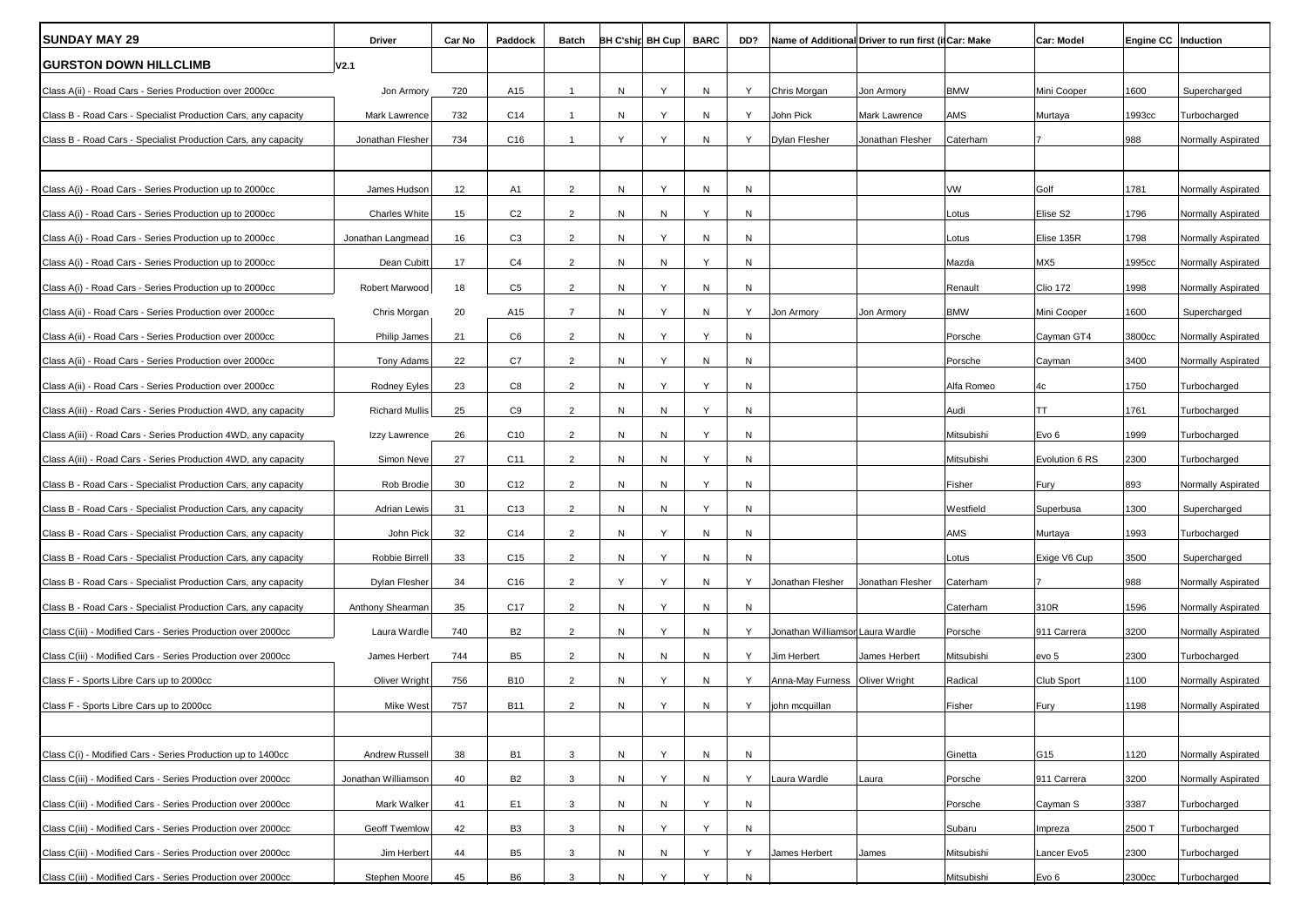| <b>SUNDAY MAY 29</b>                                                 | Driver                 | Car No | Paddock         | Batch          |           | BH C'ship BH Cup | <b>BARC</b> | DD?          | Name of Additional Driver to run first (if Car: Make |                        |            | Car: Model              | Engine CC   Induction |                    |
|----------------------------------------------------------------------|------------------------|--------|-----------------|----------------|-----------|------------------|-------------|--------------|------------------------------------------------------|------------------------|------------|-------------------------|-----------------------|--------------------|
| Class D - Modified Cars - Specialist Production, any capacity        | Steve Holland          | 50     | <b>B7</b>       | 3              | N         | N                | Y           | N            |                                                      |                        | Caterham   | Hayabusa                | 1634                  | Normally Aspirated |
| Class D - Modified Cars - Specialist Production, any capacity        | John Griffiths         | 52     | B9              | 3              | N         | Υ                | N           | N            |                                                      |                        | Caterham   | Hayabusa                | 1600                  | Normally Aspirated |
| Class F - Sports Libre Cars up to 2000cc                             | <b>Tim Pitfield</b>    | 55     | E <sub>2</sub>  | 3              | N         | N                | Υ           | N            |                                                      |                        | DJ         | Firecat                 | 1400                  | Normally Aspirated |
| Class F - Sports Libre Cars up to 2000cc                             | Anna-May Furness       | 56     | <b>B10</b>      | 3              | N         | Y                | N           | Y            | Oliver Wright                                        | Oliver Wright          | Radical    | Club Sport              | 1100                  | Normally Aspirated |
| Class F - Sports Libre Cars up to 2000cc                             | John McQuillan         | 57     | <b>B11</b>      | 3              | N         | Y                | N           | Y            | Mike West                                            | Mikw                   | Fisher     | Fury                    | 1198                  | Normally Aspirated |
| Class J(ii) - Racing Cars over 1100cc and up to 1600cc               | Allan Warburton        | 709    | A9              | 3              | Y         | Y                | N           | Y            | David Warburton                                      | Allan Warburton        | Gould      | <b>GR59</b>             | 1600                  | Normally Aspirated |
| Class G - Sports Libre Cars over 2000cc                              | <b>Bob Penrose</b>     | 760    | D <sub>1</sub>  | 3              | N         | Y                | Y           | Y            | <b>Robert Penrose</b>                                | <b>Bob Penrose</b>     | Pilbeam    | MP92 Sports/Racing 7300 |                       | Normally Aspirated |
| Class I - Racing Cars over 600cc and up to 1100cc                    | <b>Richard Weaver</b>  | 768    | D <sub>8</sub>  | 3              | Y         | Y                | N           | Y            | Tom Weaver                                           | <b>Richard Weaver</b>  | OMS        | Hornet                  | 998                   | Normally Aspirated |
| Class I - Racing Cars over 600cc and up to 1100cc                    | <b>Richard Summers</b> | 772    | D12             | 3              | Y         | N                | Υ           | Y            | Debbie Summers                                       | <b>Richard Summers</b> | DJ         | Firehawk                | 1070                  | Normally Aspirated |
| Class J(i) - Formula Ford Racing Cars up to 1600cc, manufactured pre | Caroline Ryder         | 775    | D <sub>13</sub> | 3              | N         | Y                | N           | Y            | Alex Coles                                           | <b>Alex Coles</b>      | Van Dieman | <b>RF86</b>             | 1600                  | Normally Aspirated |
| Class J(i) - Formula Ford Racing Cars up to 1600cc, manufactured pre | Steve Morgan           | 776    | D14             | 3              | N         | Υ                | N           | Y            | Tom Morgan                                           | steve morgan           | Van Dieman | <b>RF 89</b>            | 1600                  | Normally Aspirated |
| Class J(ii) - Racing Cars over 1100cc and up to 1600cc               | Liam Cooper            | 780    | A2              | 3              | Y         | N                | N           | Y            | olivia cooper                                        |                        | Force      | TA                      | 1600                  | Normally Aspirated |
| Class J(ii) - Racing Cars over 1100cc and up to 1600cc               | Andy Greenen           | 785    | A7              | 3              | Y         | Y                | N           | Υ            | Adam Greenen                                         |                        | Empire     | Evo 3                   | 1598                  | Normally Aspirated |
|                                                                      |                        |        |                 |                |           |                  |             |              |                                                      |                        |            |                         |                       |                    |
| Class G - Sports Libre Cars over 2000cc                              | <b>Robert Penrose</b>  | 60     | D <sub>1</sub>  | $\overline{4}$ | N         | Y                | Y           | Y            | <b>Bob Penrose</b>                                   | <b>Bob Penrose</b>     | Pilbeam    | MP92                    | 7300                  | Normally Aspirated |
| Class G - Sports Libre Cars over 2000cc                              | Allan McDonald         | 61     | D <sub>2</sub>  | $\overline{4}$ | Y         | Y                | N           | N            |                                                      |                        | Mini       | Evo                     | 2400                  | Turbocharged       |
| Class I - Racing Cars over 600cc and up to 1100cc                    | Keith Weeks            | 63     | D <sub>3</sub>  | $\overline{4}$ | Y         | N                | N           | N            |                                                      |                        | Image      | FF <sub>5</sub>         | 998                   | Normally Aspirated |
| Class I - Racing Cars over 600cc and up to 1100cc                    | Stephen Loadsman       | 64     | D <sub>4</sub>  | $\overline{4}$ | N         | N                | Y           | N            |                                                      |                        | <b>OMS</b> | r/a                     | 999                   | Normally Aspirated |
| Class I - Racing Cars over 600cc and up to 1100cc                    | David Tatham           | 65     | D <sub>5</sub>  | $\overline{4}$ | Y         | Y                | N           | N            |                                                      |                        | OMS        | Hornet                  | 1070                  | Normally Aspirated |
| Class I - Racing Cars over 600cc and up to 1100cc                    | <b>Nigel Pitt</b>      | 66     | D <sub>6</sub>  | $\overline{4}$ | Y         | Y                | N           | N            |                                                      |                        | OMS        | 3000                    | 1000                  | Normally Aspirated |
| Class I - Racing Cars over 600cc and up to 1100cc                    | <b>Richard Walker</b>  | 67     | D7              | $\overline{4}$ | N         | Υ                | N           | N            |                                                      |                        | OMS        | CF04                    | 998                   | Normally Aspirated |
| Class I - Racing Cars over 600cc and up to 1100cc                    | Tom Weaver             | 68     | D <sub>8</sub>  | $\overline{4}$ | Y         | Υ                | N           | Y            | Richard Weaver                                       | <b>Richard Weaver</b>  | OMS        | Hornet                  | 998                   | Normally Aspirated |
| Class I - Racing Cars over 600cc and up to 1100cc                    | Martyn Turner          | 69     | D <sub>9</sub>  | 4              | N         | Y                | N           | N            |                                                      |                        | Empire     | EVO <sub>2</sub>        | 1070                  | Normally Aspirated |
| Class I - Racing Cars over 600cc and up to 1100cc                    | Gavin McLaren          | 70     | D <sub>10</sub> | $\overline{4}$ | N         | Y                | N           | N            |                                                      |                        | OMS        | 2000M                   | 1070                  | Normally Aspirated |
| Class I - Racing Cars over 600cc and up to 1100cc                    | James Moore            | 71     | D11             | $\overline{4}$ | N         | Υ                | Y           | N            |                                                      |                        | Empire     | $00\,$                  | 1000                  | Normally Aspirated |
| Class I - Racing Cars over 600cc and up to 1100cc                    | Debbie Summers         | 72     | D12             | $\overline{4}$ | Y         | Y                | N           | Y            | <b>Richard Summers</b>                               | <b>Richard Summers</b> | DJ         | Firehawk                | 1070                  | Normally Aspirated |
| Class J(i) - Formula Ford Racing Cars up to 1600cc, manufactured pre | Alex Coles             | 75     | D13             | $\overline{4}$ | N         | Y                | N           | Y            | Caroline Ryder                                       | <b>Alex Coles</b>      | Van Dieman | RF86                    | 1600                  | Normally Aspirated |
| Class J(i) - Formula Ford Racing Cars up to 1600cc, manufactured pre | Tom Morgan             | 76     | D14             | $\overline{4}$ | ${\sf N}$ | Y                | ${\sf N}$   | Y            | Steve Morgan                                         | steve morgan           | Van Dieman | <b>RF 89</b>            | 1600                  | Normally Aspirated |
| Class J(i) - Formula Ford Racing Cars up to 1600cc, manufactured pre | David Finlay           | 77     | D15             | $\overline{4}$ | ${\sf N}$ | Y                | ${\sf N}$   | $\mathsf{N}$ |                                                      |                        | Reynard    | FF86                    | 1600                  | Normally Aspirated |
| Class J(i) - Formula Ford Racing Cars up to 1600cc, manufactured pre | Sarah Bosworth         | 78     | D16             | $\overline{4}$ | N         | Υ                | N           | N            |                                                      |                        | Van Dieman | <b>RF85</b>             | 1600                  | Normally Aspirated |
| Class K(ii) - Racing Cars over 1600cc and up to 2000cc (Forced Induc | Paul Alexander         | 797    | F <sub>3</sub>  | $\overline{4}$ | Y         | N                | N           | Y            | <b>Richard Alexander</b>                             | Paul Alexander         | Force      | Pc003                   | 1300 T                | Turbocharged       |
| Class L - Racing Cars over 2000cc                                    | <b>Lindsay Summers</b> | 702    | H2              | $\overline{4}$ | Y         | N                | Y           | Y            | Alex Summers                                         | <b>Lindsay Summers</b> | DJ         | Firestorm               | 2650                  | Normally Aspirated |
| Class L - Racing Cars over 2000cc                                    | Graham Wynn            | 704    | H <sub>3</sub>  | $\overline{4}$ | Y         | Y                | Υ           | Υ            | Scott Moran                                          | Graham Wynn            | Gould      | GRW59 JUDD              | 4000                  | Normally Aspirated |
| Class L - Racing Cars over 2000cc                                    | Nicola Menzies         | 706    | H <sub>5</sub>  | $\overline{4}$ | Y         | Y                | ${\sf N}$   | Y            | Dave Uren                                            | Nicola                 | Gould      | GR55B                   | 3500                  | Normally Aspirated |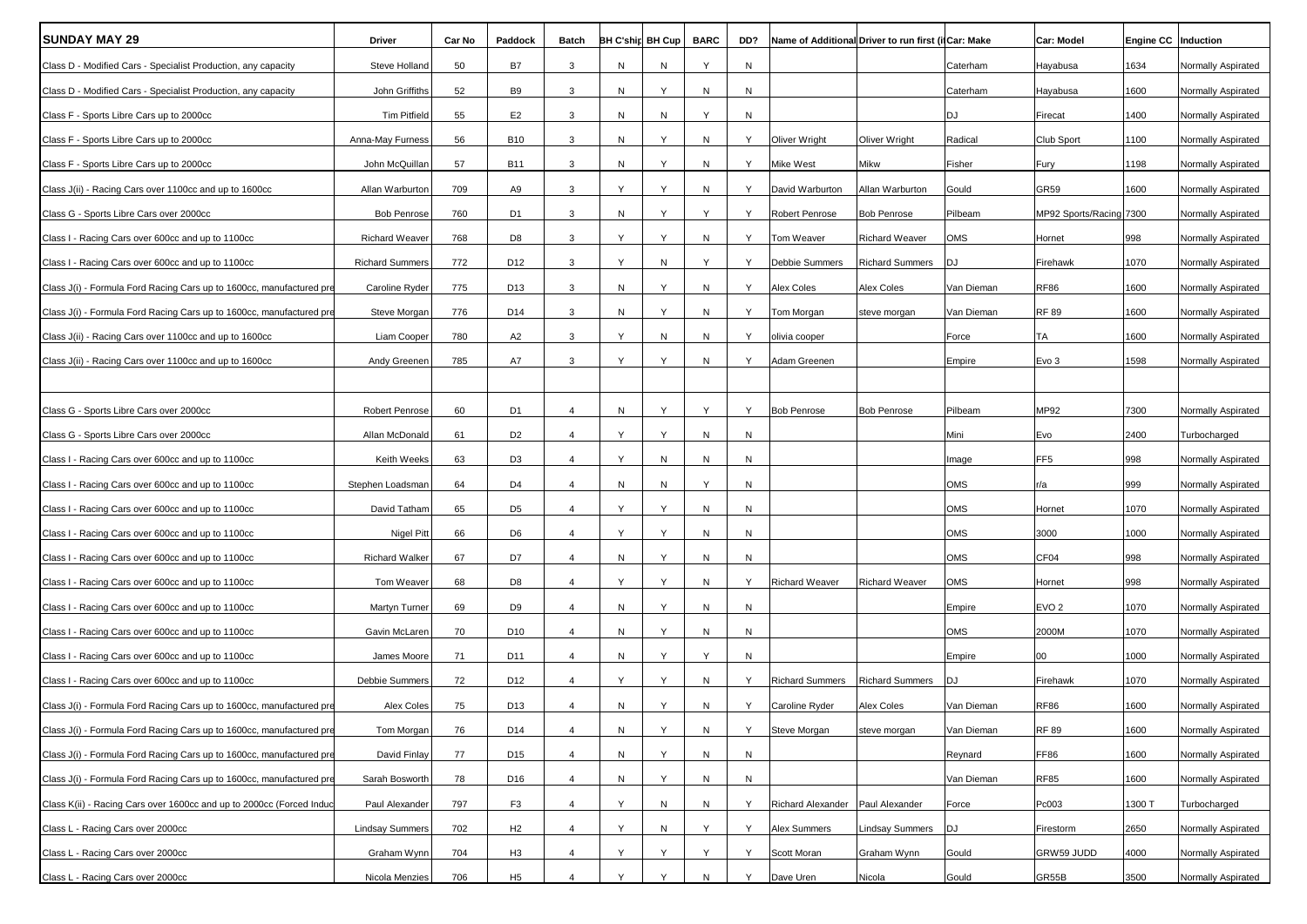| <b>SUNDAY MAY 29</b>                                                 | Driver                   | Car No         | Paddock         | Batch          |   | <b>BH C'ship BH Cup</b> | <b>BARC</b> | DD?       | Name of Additional Driver to run first (if Car: Make |                       |            | Car: Model       | Engine CC   Induction |                    |
|----------------------------------------------------------------------|--------------------------|----------------|-----------------|----------------|---|-------------------------|-------------|-----------|------------------------------------------------------|-----------------------|------------|------------------|-----------------------|--------------------|
| Class L - Racing Cars over 2000cc                                    | Matthew Ryder            | 708            | H <sub>6</sub>  | $\overline{4}$ | Y | Υ                       | N           | Y         | Will Hall                                            | Matthew Ryder         | Gould      | GR59J            | 4000                  | Normally Aspirated |
| Class L - Racing Cars over 2000cc                                    | Sandra Tomlin            | 901            | F7              | $\overline{4}$ | Y | N                       | N           | Y         | <b>Oliver Tomlin</b>                                 | Sandra                | Pilbeam    | <b>MP97</b>      | 4000                  | Normally Aspirated |
| Class L - Racing Cars over 2000cc                                    | Anthony Hunt             | 902            | H <sub>10</sub> | $\overline{4}$ | Y | Y                       | Y           | Y         | Terry graves                                         | Me                    | Gould      | DJ55             | 2650                  | Normally Aspirated |
| Class L - Racing Cars over 2000cc                                    | <b>Bernard Kevill</b>    | 903            | H <sub>9</sub>  | $\overline{4}$ | Y | N                       | N           | Y         | Simon Andrews                                        | <b>Bernard Kevill</b> | OMS        | 28               | 2800                  | Normally Aspirated |
| Class L - Racing Cars over 2000cc                                    | Lynn Owen                | 905            | H7              | $\overline{4}$ | Y | N                       | N           | Y         | Stephen Owen                                         | Lynn Owen             | OMS        | <b>28 RPE</b>    | 2700                  | Normally Aspirated |
|                                                                      |                          |                |                 |                |   |                         |             |           |                                                      |                       |            |                  |                       |                    |
| Class J(ii) - Racing Cars over 1100cc and up to 1600cc               | Olivia Cooper            | 80             | A <sub>2</sub>  | 5              | Y | N                       | N           | Y         | liam cooper                                          |                       | Force      | ТA               | 1600                  | Normally Aspirated |
| Class J(ii) - Racing Cars over 1100cc and up to 1600cc               | <b>Tom Reeves</b>        | 81             | A3              | 5              | Ν | Y                       | N           | N         |                                                      |                       | Empire     | Evo              | 1585                  | Normally Aspirated |
| Class J(ii) - Racing Cars over 1100cc and up to 1600cc               | Jason Tunnicliffe        | 82             | A4              | 5              | Y | Y                       | N           | N         |                                                      |                       | Empire     | Evo <sub>2</sub> | 1596                  | Normally Aspirated |
| Class J(ii) - Racing Cars over 1100cc and up to 1600cc               | Robert Capper            | 83             | A5              | 5              | Y | Υ                       | Y           | N         |                                                      |                       | Empire     | Wraith           | 1585                  | Normally Aspirated |
| Class J(ii) - Racing Cars over 1100cc and up to 1600cc               | <b>Andrew Mathis</b>     | 84             | A6              | 5              | N | N                       | Y           | N         |                                                      |                       | OMS        | PR               | 1277                  | Normally Aspirated |
| Class J(ii) - Racing Cars over 1100cc and up to 1600cc               | Adam Greenen             | 85             | A7              | 5              | Y | Υ                       | N           | Y         | Andy Greenen                                         | Andy Greenen          | Empire     | EVO <sub>3</sub> | 1599                  | Normally Aspirated |
| Class J(ii) - Racing Cars over 1100cc and up to 1600cc               | <b>Richard Spedding</b>  | 87             | E <sub>3</sub>  | 5              | Y | Y                       | N           | N         |                                                      |                       | <b>GWR</b> | Raptor 2         | 1585                  | Normally Aspirated |
| Class J(ii) - Racing Cars over 1100cc and up to 1600cc               | David Warburton          | 9              | A9              | 5              | Y | Υ                       | N           | Y         | Allan Warburton                                      | Allan Warburton       | Gould      | <b>GR59</b>      | 1600                  | Normally Aspirated |
| Class K(i) - Racing Cars over 1600cc and up to 2000cc (Normally Asp) | Roger Cock               | 88             | E7              | 5              | N | N                       | Υ           | N         |                                                      |                       | Pilbeam    | MP53             | 1998                  | Normally Aspirated |
| Class K(i) - Racing Cars over 1600cc and up to 2000cc (Normally Asp  | lan Tucker               | 89             | A10             | 5              | Ν | Y                       | Y           | N         |                                                      |                       | OMS        | 28               | 1690                  | Normally Aspirated |
| Class K(i) - Racing Cars over 1600cc and up to 2000cc (Normally Asp  | Johnathen Varley         | 90             | A11             | 5              | Y | Y                       | N           | N         |                                                      |                       | GWR        | Predator         | 1998                  | Normally Aspirated |
| Class K(i) - Racing Cars over 1600cc and up to 2000cc (Normally Asp  | Tim Elmer                | 91             | A12             | 5              | N | Y                       | Y           | N         |                                                      |                       | Dellara    | F399             | 1998                  | Normally Aspirated |
| Class K(i) - Racing Cars over 1600cc and up to 2000cc (Normally Asp  | Lee Griffiths            | 92             | A13             | 5              | Y | Y                       | N           | N         |                                                      |                       | OMS        | 28               | 1660                  | Normally Aspirated |
| Class K(i) - Racing Cars over 1600cc and up to 2000cc (Normally Asp  | <b>Eynon Price</b>       | 10             | A14             | 5              | Y | Y                       | Y           | N         |                                                      |                       | Force      | <b>TA</b>        | 1720                  | Normally Aspirated |
| Class M - Sports Racing & Racing Cars manufactured up to 1971 inclu  | <b>Richard George</b>    | 911            | A16             | 5              | N | Υ                       | Y           | Y         | Amanda George                                        | <b>Richard George</b> | Chevron    | <b>B19</b>       | 1975                  | Normally Aspirated |
| Class N - Sports Racing & Racing Cars manufactured up to 1985 inclu  | Joe Mackrell             | 916            | A18             | 5              | N | N                       | Y           | Y         | Robin Johnson                                        | Joe Mackrell          | Tiga       | <b>SF83</b>      | 1600                  | Normally Aspirated |
|                                                                      |                          |                |                 |                |   |                         |             |           |                                                      |                       |            |                  |                       |                    |
| Class K(ii) - Racing Cars over 1600cc and up to 2000cc (Forced Induc | Ben Stephenson           | 95             | F1              | 6              | Y | N                       | N           | N         |                                                      |                       | Empire     | EVO <sub>2</sub> | 1300                  | Supercharged       |
| Class K(ii) - Racing Cars over 1600cc and up to 2000cc (Forced Induc | Kelvin Broad             | 96             | F <sub>2</sub>  | 6              | Y | N                       | N           | N         |                                                      |                       | Force      | TA               | 1300                  | Supercharged       |
| Class K(ii) - Racing Cars over 1600cc and up to 2000cc (Forced Induc | <b>Richard Alexander</b> | 97             | F <sub>3</sub>  | 6              | Y | N                       | N           | Y         | Paul Alexander                                       | Paul Alexander        | Force      | Pc003            | 1300 T                | Turbocharged       |
| Class K(ii) - Racing Cars over 1600cc and up to 2000cc (Forced Induc | Simon Moyse              | 98             | F4              | 6              | Y | Y                       | Y           | N         |                                                      |                       | Gould      | <b>GR59</b>      | 1300                  | Supercharged       |
| Class K(ii) - Racing Cars over 1600cc and up to 2000cc (Forced Induc | Paul Haimes              | $\overline{7}$ | F <sub>5</sub>  | 6              | Y | Y                       | Y           | ${\sf N}$ |                                                      |                       | Gould      | GR59             | 1300                  | Turbocharged       |
| Class L - Racing Cars over 2000cc                                    | Paul Crute               | 100            | F6              | 6              | N | N                       | Υ           | N         |                                                      |                       | OMS        | 28               | 3000                  | Normally Aspirated |
| Class L - Racing Cars over 2000cc                                    | Oliver Tomlin            | 101            | F7              | 6              | N | N                       | N           | Y         | Sandra Tomlin                                        | Sandra                | Pilbeam    | MP97-03          | 4000                  | Normally Aspirated |
| Class L - Racing Cars over 2000cc                                    | <b>Terry Graves</b>      | 102            | H <sub>10</sub> | 6              | Υ | Υ                       | Y           | Y         | <b>Anthony Hunt</b>                                  | Anthony Hunt          | Gould      | DJ55XD           | 2650                  | Normally Aspirated |
| Class L - Racing Cars over 2000cc                                    | Simon Andrews            | 103            | H <sub>9</sub>  | 6              | Y | N                       | N           | Y         | <b>Bernard Kevill</b>                                | <b>Bernard Kevill</b> | OMS        | 28               | 2800                  | Normally Aspirated |
| Class L - Racing Cars over 2000cc                                    | Jack Cottrill            | 104            | H8              | 6              | Y | Y                       | N           | N         |                                                      |                       | Dellara    | Cosworth         | 2650                  | Normally Aspirated |
| Class L - Racing Cars over 2000cc                                    | Stephen Owen             | 105            | H7              | 6              | Y | N                       | N           | Y         | Lynn Owen                                            | Lynn Owen             | <b>OMS</b> | 28 RPE           | 2700                  | Normally Aspirated |